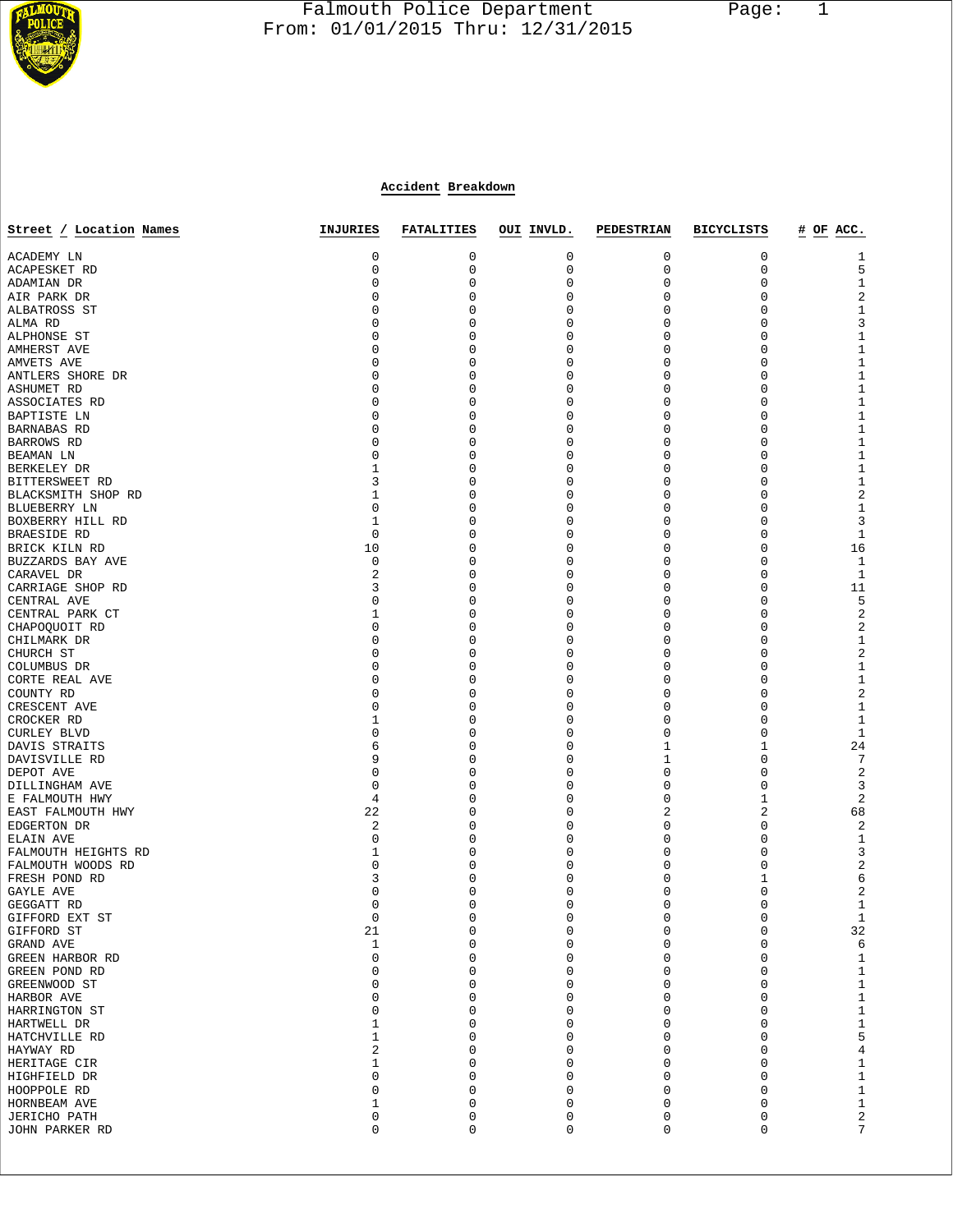# Falmouth Police Department Page: 2 From: 01/01/2015 Thru: 12/31/2015

| JONES RD                       | 5             | 0                | 0                | 0            | 0        | 15                  |
|--------------------------------|---------------|------------------|------------------|--------------|----------|---------------------|
| KATELYN HILLS DR               | 0             | $\mathbf 0$      | $\mathbf 0$      | 0            | 0        | 1                   |
| KATHARINE LEE BATES            |               | 0                | $\mathbf 0$      | $\mathbf{1}$ | 0        | 5                   |
| KOMPASS DR                     | 0             | 0                | 0                | 0            | 0        | 1                   |
| LAKE SHORE DR                  | O             | 0                | 0                | 0            | 0        | 1                   |
| LAKEVIEW AVE                   | 0             | 0                | $\mathbf 0$      | 0            | 0        | 1                   |
| LITTLE NECK BARS RD            | 0             | 0                | 0                | 0            | 0        | 1                   |
| LOCUST ST                      | 2             | 0                | 0                | 0            | 0        | 4                   |
| LOCUSTFIELD RD                 | $\Omega$      | $\Omega$         | 0                | 0            | 0        | 1                   |
| LOOP RD                        | 0             | 0                | 0                | 0            | 0        | 1                   |
| LUSCOMBE AVE                   | $\Omega$      | 0                | 0                | 0            | $\Omega$ | 5                   |
| MAIN ST                        | 15            | $\Omega$         | 0                | 3            | 1        | 67                  |
| MARAVISTA AVE                  | 6             | 0                | 0                | 0            | 0        | -7                  |
| MARAVISTA AVE EXT              | 0             | $\Omega$         | 0                | 0            | 0        | $\overline{a}$      |
| MARTIN RD                      | 2             | $\Omega$         | $\mathbf 0$      | 0            | 0        | $\overline{a}$      |
| MATTAPAN ST                    | 0             | 0                | 0                | 0            | 0        | 1                   |
| MEADOW NECK RD                 | 1             | 0                | 0                | 0            | 0        | 1                   |
| MENAUHANT RD                   | 4             | $\Omega$         | 0                | $\mathbf{1}$ | 0        | 8                   |
| METOXIT RD                     | 0             | 0                | 0                | 0            | 0        | 2                   |
| MILLFIELD ST                   | 0             | 0                | 0                | 0            | 0        | 1                   |
| MURIEL LN                      | $\Omega$      | $\Omega$         | 0                | 0            | 0        | $\mathbf{1}$        |
| NANTUCKET AVE                  | 2             | 0                | 0                | 0            | 1        | $\overline{a}$      |
| NASHAWENA ST                   | 1             | 0<br>$\Omega$    | 0                | 0            | 0        | $\overline{c}$      |
| NOBSKA RD                      | 0<br>9        |                  | 0                | 0            | 0        | $\overline{2}$      |
| NORTH FALMOUTH HWY             | 0             | 0<br>$\Omega$    | 0                | 0<br>0       | 0<br>0   | 14                  |
| NORTH MAIN ST                  | 0             | $\Omega$         | 0<br>$\mathbf 0$ | 0            | 0        | $\overline{a}$<br>1 |
| NURSERY RD                     | 0             | 0                | 0                | 0            | 0        | 1                   |
| OCEAN VIEW AVE                 | 10            | 0                | 0                | 0            | 0        | 26                  |
| OLD BARNSTABLE RD              | 0             | 0                | 0                | 0            | 0        | 1                   |
| OLD CAMPUS DR<br>OLD DOCK RD   | 0             | 0                | 0                | 0            | 0        | 2                   |
| OLD MAIN RD                    | O             | 0                | 0                | 0            | 0        | $\overline{a}$      |
| OLD MEETING HOUSE RD           | 5             | $\Omega$         | 0                | 0            | 0        | 6                   |
| OVERLOOK CIR                   | 0             | 0                | 0                | 0            | 0        | 1                   |
| OX BOW RD                      | O             | 0                | 0                | 0            | 0        | $\overline{c}$      |
| OYSTER POND RD                 | 2             | $\Omega$         | 0                | $\Omega$     | 1        | $\overline{2}$      |
| PALMER AVE                     | 12            | 0                | 0                | 0            | 1        | 36                  |
| PARKER RD                      | 0             | 0                | 0                | 0            | 0        | 1                   |
| PERSHING DR                    | $\Omega$      | $\Omega$         | $\mathbf 0$      | 0            | 0        | 1                   |
| PETERSON RD                    | 0             | 0                | 0                | 0            | 0        | 1                   |
| PINE ROCK RD                   | O             | 0                | 0                | 0            | 0        | 1                   |
| PINE VALLEY DR                 | O             | 0                | $\mathbf 0$      | 0            | 0        | 1                   |
| PINECREST BEACH DR             | 1             | 0                | 0                | 0            | 0        | 5                   |
| PLEASANT VIEW AVE              | 0             | 0                | 0                | 0            | 0        | 1                   |
| PLUM HOLLOW RD                 | O             | $\Omega$         | 0                | 0            | 0        | 1                   |
| POST OFFICE RD                 | O             | 0                | 0                | 0            | 0        | 2                   |
| <b>OUAKER RD</b>               | 3             | 0                | 0                | 1            | 0        | 9                   |
| OUIMBY LN                      | 1             | $\Omega$         | 0                | 0            | 0        | $\mathbf{1}$        |
| QUISSETT AVE                   | 0             | 0                | 0                | 0            | 0        | 2                   |
| QUISSETT HARBOR RD             |               | 0                | 0                | 0            | 0        | 1                   |
| RAILROAD AVE                   | 0             | 0                | $\mathbf 0$      | 0            | 0        | 1                   |
| RANDOLPH ST                    | <sup>0</sup>  | $\Omega$         | $\Omega$         | $\Omega$     | $\Omega$ | 2                   |
| RED BROOK RD                   | 0             | 0                | 0                | 0            | 0        |                     |
| RESEARCH RD                    | $\Omega$      | $\mathbf 0$      | $\mathbf 0$      | $\mathbf 0$  | 0        | 1                   |
| RIDDLE HILL RD                 | 0             | $\mathbf 0$      | 0                | 0            | 0        | 1                   |
| RIVERBAY WAY                   | 0<br>$\Omega$ | $\mathbf 0$<br>0 | 0                | 0<br>0       | 0<br>0   | 1                   |
| ROBBINS RD<br>ROBERTA JEAN CIR | $\Omega$      | $\mathbf 0$      | $\mathbf 0$<br>0 | 0            | 0        | 3<br>$\mathbf{1}$   |
| ROYAL CIR                      | $\Omega$      | $\mathbf 0$      | $\mathbf 0$      | 0            | 0        | 1                   |
| RT 151                         | 33            | 0                | $\mathbf 0$      | 0            | 0        | 72                  |
| RT 28 N                        | 0             | $\mathbf 0$      | 0                | 0            | 0        | 1                   |
| RT 28 NORTH                    | 2             | 0                | $\mathbf 0$      | 0            | 0        | 12                  |
| RT 28 SOUTH                    | 3             | 0                | $\mathbf 0$      | 0            | 0        | 10                  |
| RUSSELL RD                     | 1             | $\Omega$         | 0                | 0            | 0        | 1                   |
| SAINT MARKS RD                 | 0             | 0                | $\mathbf 0$      | 0            | 0        | $\mathbf{1}$        |
| SAM TURNER                     | $\Omega$      | $\mathbf 0$      | $\mathbf 0$      | 0            | 0        | $\mathbf{1}$        |
| SAM TURNER RD                  | 2             | 0                | 0                | 0            | 0        | 5                   |
| SAND POINTE SHORES DR          | 1             | 0                | $\mathbf 0$      | 0            | 1        | $\overline{a}$      |
| SANDWICH RD                    | 27            | $\Omega$         | $\mathbf 0$      | 0            | 2        | 47                  |
| SCHOOL ST                      | 0             | $\mathbf 0$      | 0                | 0            | 0        | $\overline{2}$      |
| SCRANTON AVE                   | 0             | $\mathbf 0$      | 0                | 0            | 0        | 4                   |
| SEACOAST SHORES BLVD           | 1             | $\mathbf 0$      | $\mathsf 0$      | 1            | 0        | 3                   |
| SEAPIT RD                      | 0             | 0                | $\mathbf 0$      | $\mathbf 0$  | 0        | $\mathbf{1}$        |